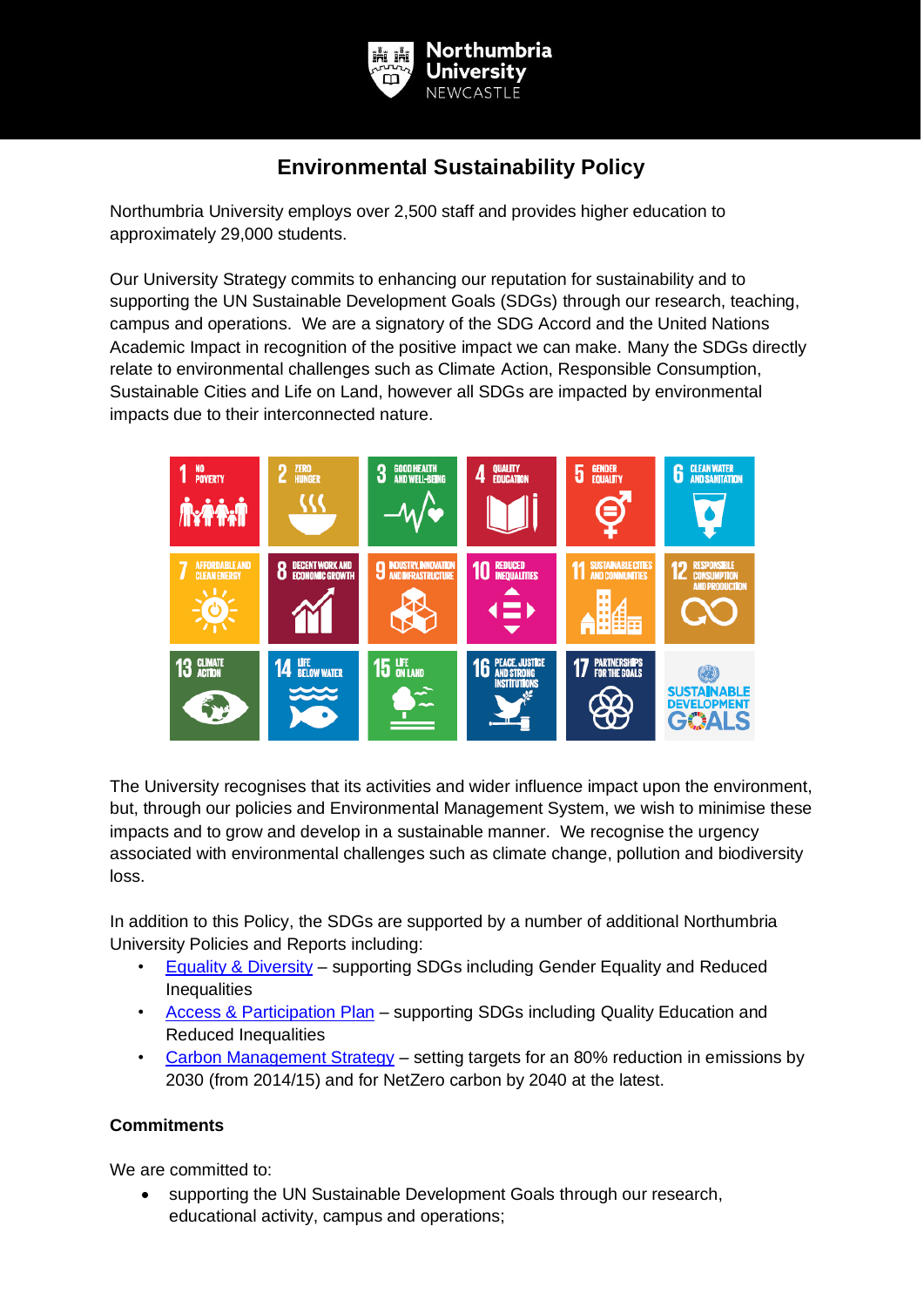

- the protection of the environment, including the prevention of pollution;
- meeting, and where possible exceeding, all relevant legislation, industry standards and other environmental requirements to which the University subscribes;
- demonstrating continual improvement of the Environmental Management System (EMS) in order to enhance environmental performance.

The development of our Environmental Management System (EMS) provides a framework for achieving our environmental commitments. The scope of the EMS is defined as:

## **Services and operations in the provision of higher education, research and training including administration, and support services.**

In order to help inform and measure environmental performance, we have developed objectives and key performance indicators, supported by our **Environmental Objectives and Actions Plan**. These are mapped to the UN SDGs.

| Area                                                                                                                                                                                                                               | Aim                                                                                                                                                                                         |                       |
|------------------------------------------------------------------------------------------------------------------------------------------------------------------------------------------------------------------------------------|---------------------------------------------------------------------------------------------------------------------------------------------------------------------------------------------|-----------------------|
| Environmental<br><b>Management System</b>                                                                                                                                                                                          | Continual improvement of the Environmental<br>Management System.                                                                                                                            | 11, 12,<br>13, 14, 15 |
| To reduce scope 1, 2 and 3 emissions, as supported<br><b>Energy &amp; Carbon</b><br>by the Carbon Management Strategy.                                                                                                             |                                                                                                                                                                                             | 7, 11, 13             |
| Support circular economy principles. Reduce the<br><b>Waste &amp; Resource</b><br>volume of waste we produce and maximise recovery<br><b>Management</b><br>and recycling of waste.                                                 |                                                                                                                                                                                             | 12                    |
| <b>Water Management</b>                                                                                                                                                                                                            | Minimise our use of water.                                                                                                                                                                  |                       |
| <b>Travel</b>                                                                                                                                                                                                                      | Minimise the environmental impact of organisational<br>travel and commuter travel, as supported by the<br><b>Sustainable Travel Management Plan.</b>                                        |                       |
| <b>Biodiversity</b>                                                                                                                                                                                                                | Protect and enhance biodiversity across the University<br>as outlined in the Biodiversity Action Plan.                                                                                      |                       |
| <b>Procurement</b>                                                                                                                                                                                                                 | Minimise the negative, and maximise the positive,<br>environmental, economic and social impacts of the<br>goods and services we buy, as supported by our<br><b>Sustainable Food Policy.</b> | 1, 8, 12,<br>16       |
| To responsibly manage direct investments as outlined<br><b>Ethical Investment</b><br>in our Ethical Investment Declaration.                                                                                                        |                                                                                                                                                                                             | 1, 3, 8,<br>13, 16    |
| Minimise the environmental impacts of our buildings -<br>from design to occupation, supported by our<br><b>Sustainable Buildings</b><br><b>Sustainable Construction Guidelines.</b>                                                |                                                                                                                                                                                             | 11                    |
| Prevent pollution by minimising local discharges to air,<br><b>Emissions &amp; Discharges</b><br>land and water.                                                                                                                   |                                                                                                                                                                                             | 11, 14, 15            |
| Raise awareness of sustainability among staff,<br><b>Education for Sustainable</b><br>students and the communities in which we work, and<br>develop their skills and knowledge to support<br><b>Development</b><br>sustainability. |                                                                                                                                                                                             | 4                     |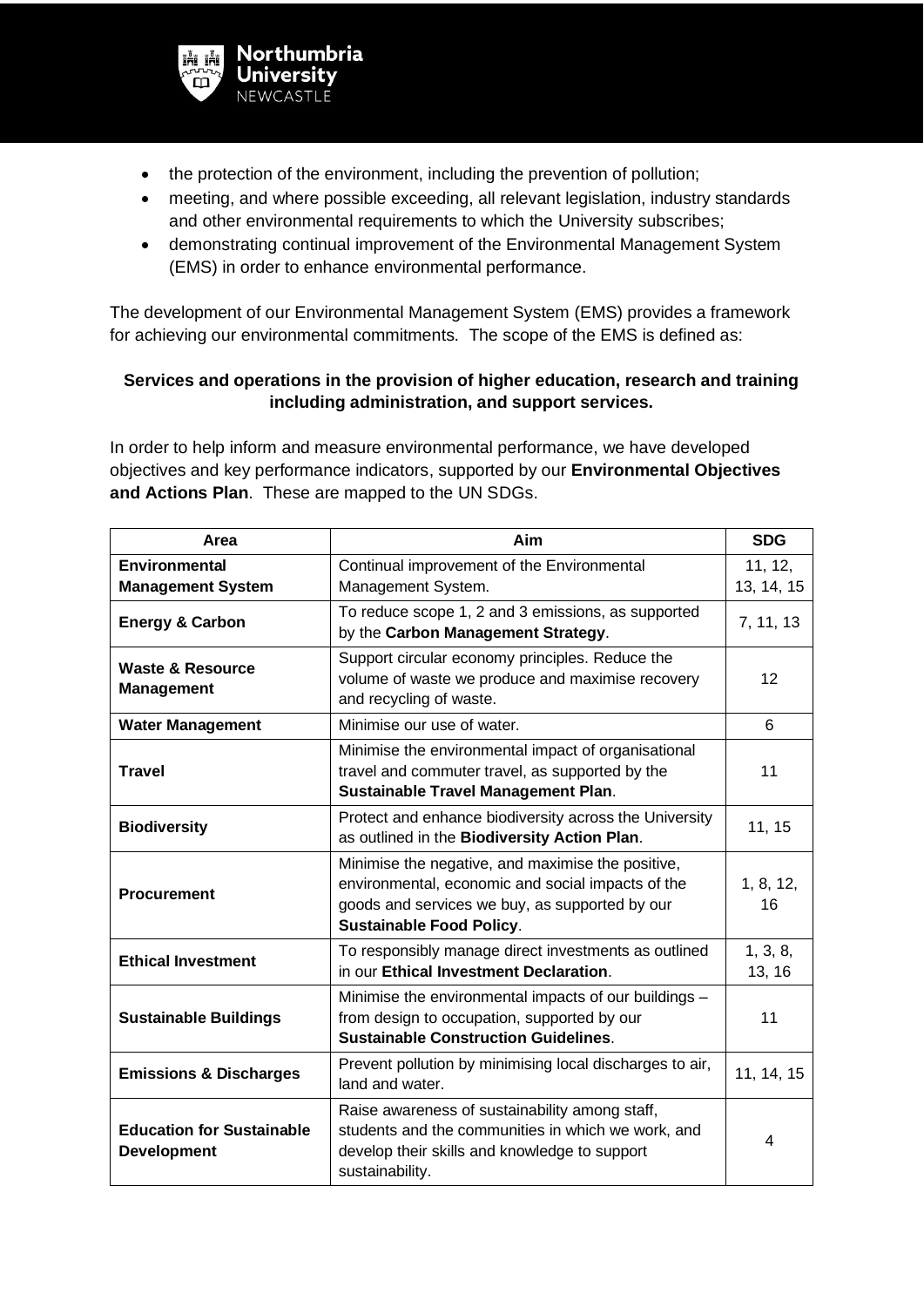

| <b>Research &amp; Living Lab</b>                                                                         | Undertake research that directly supports the<br>Sustainable Development Goals. Utilise a Living Lab<br>approach to bring together our research, teaching,<br>campus and operations to maximise sustainable<br>output. | All |
|----------------------------------------------------------------------------------------------------------|------------------------------------------------------------------------------------------------------------------------------------------------------------------------------------------------------------------------|-----|
| <b>Climate Change Resilience</b>                                                                         | To be resilient to risks from weather and climate<br>change.                                                                                                                                                           | 13  |
| <b>Reputation for</b><br>To enhance the University's reputation for<br>sustainability<br>sustainability. |                                                                                                                                                                                                                        | 4   |

KPIs relating to these commitments are listed below.

Our Sustainability Policy is overseen by the University Sustainability Management Group and approved by the University Executive. It is reviewed on an annual basis and reported on via the Sustainability Annual Report published on the [University website.](http://www.northumbria.ac.uk/sustainability)

Approved on behalf of the University Executive:

gay the

**Signed: Professor George Marston, Pro Vice-Chancellor (Strategic Projects)** 

**Date: October 2021 Review due: October 2022**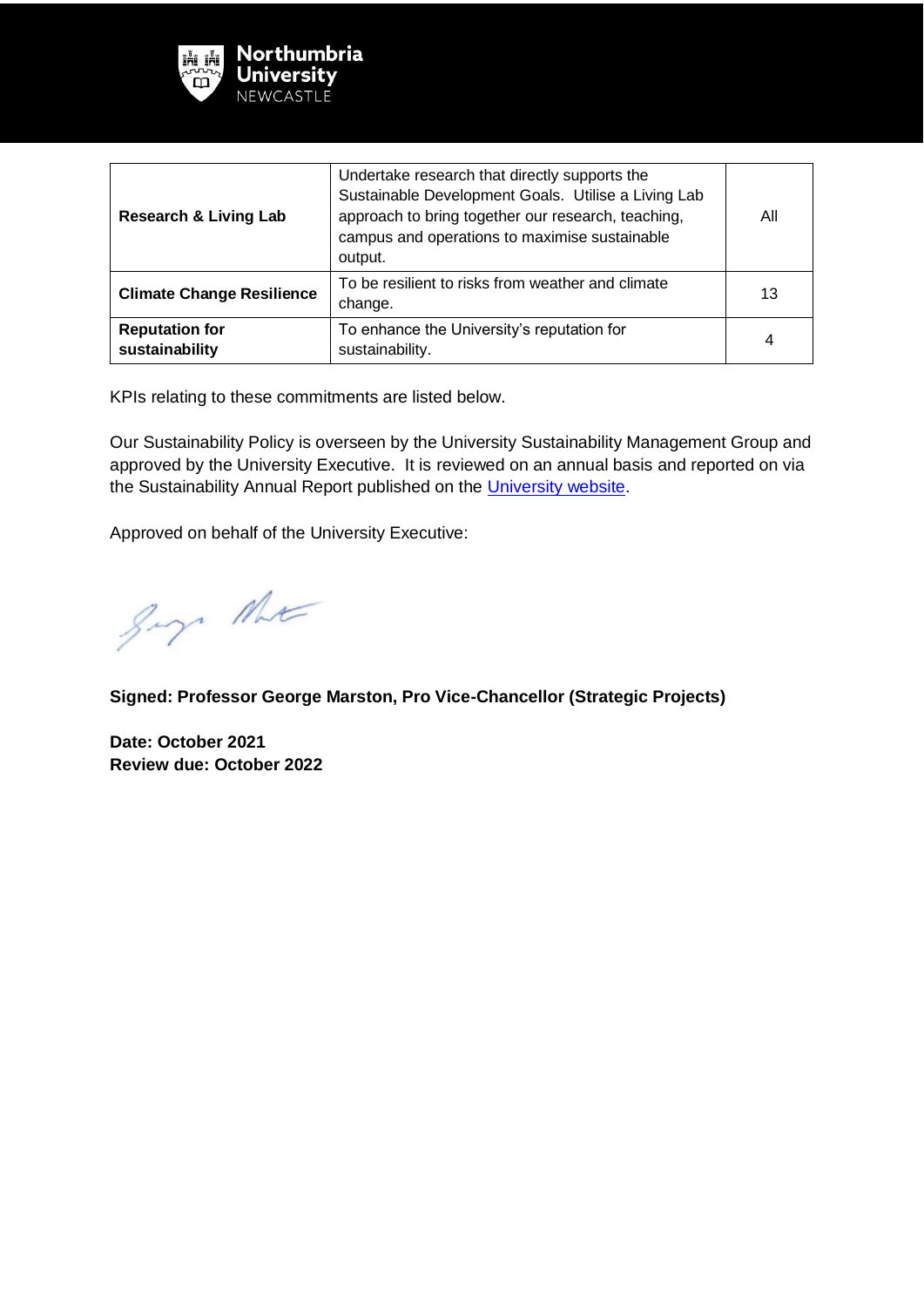

| Area                                                     | Aim                                                                                                                               | <b>KPI</b>                                                                     | <b>Target</b>                                                                                               | <b>Deadline</b> |
|----------------------------------------------------------|-----------------------------------------------------------------------------------------------------------------------------------|--------------------------------------------------------------------------------|-------------------------------------------------------------------------------------------------------------|-----------------|
| Environmental<br><b>Management</b><br><b>System</b>      | Continual improvement of the<br>EMS.                                                                                              | <b>Environmental Management System</b><br>certification.                       | Maintain ISO14001:2015<br>certification.                                                                    | 2022            |
| <b>Energy and</b><br>Carbon                              | To reduce scope 1, 2 and 3<br>carbon emissions.                                                                                   | Scope 1, 2 and 3 <sup>*</sup> emissions (including<br>Organisational Travel).  | 80% reduction from 2014/15                                                                                  | 2030            |
|                                                          |                                                                                                                                   |                                                                                | Net Zero carbon                                                                                             | 2040            |
|                                                          |                                                                                                                                   |                                                                                | Maximum annual emissions<br>of 10,971 CO <sub>2</sub> e<br>(Based on 9% reduction per<br>year from 2018/19) | 2022            |
|                                                          |                                                                                                                                   | Minimum DEC rating.                                                            | D                                                                                                           | 2025            |
|                                                          | Support circular economy<br>principles. Reduce the volume of<br>waste we produce and maximise<br>recovery and recycling of waste. | Total waste produced (tonnes)                                                  | 15% reduction from 2018/19                                                                                  | 2030            |
| <b>Waste and</b><br><b>Resource</b><br><b>Management</b> |                                                                                                                                   |                                                                                | Tonnage does not exceed<br>1303 tonnes.<br>(Based on 1.5% reduction<br>per year from 2018/19).              | 2022            |
|                                                          |                                                                                                                                   | Total waste sent for reuse, composting,                                        | 65%                                                                                                         | 2030            |
|                                                          |                                                                                                                                   | anaerobic digestion or recycling (%).                                          | 42%                                                                                                         | 2022            |
|                                                          |                                                                                                                                   | Waste tonnage and recycling rates from<br>contractors onsite at the University | Determine baseline                                                                                          | 2022            |
| Water<br><b>Management</b>                               | Minimise the volume of water we<br>use.                                                                                           | Total mains water consumption (m3).                                            | 10% reduction from 2018/19                                                                                  | 2030            |
|                                                          |                                                                                                                                   |                                                                                | Volume does not exceed<br>149,442m3.<br>(Based on 1% reduction per<br>year from 2018/19)                    | 2022            |
| <b>Travel</b>                                            | Minimise the environmental<br>impact of organisational travel<br>and the travel undertaken by                                     | Emissions from Organisational Travel                                           | See 'Energy & Carbon'<br>targets.<br>See 'Energy & Carbon'                                                  | 2030<br>2022    |
|                                                          |                                                                                                                                   |                                                                                | targets.                                                                                                    |                 |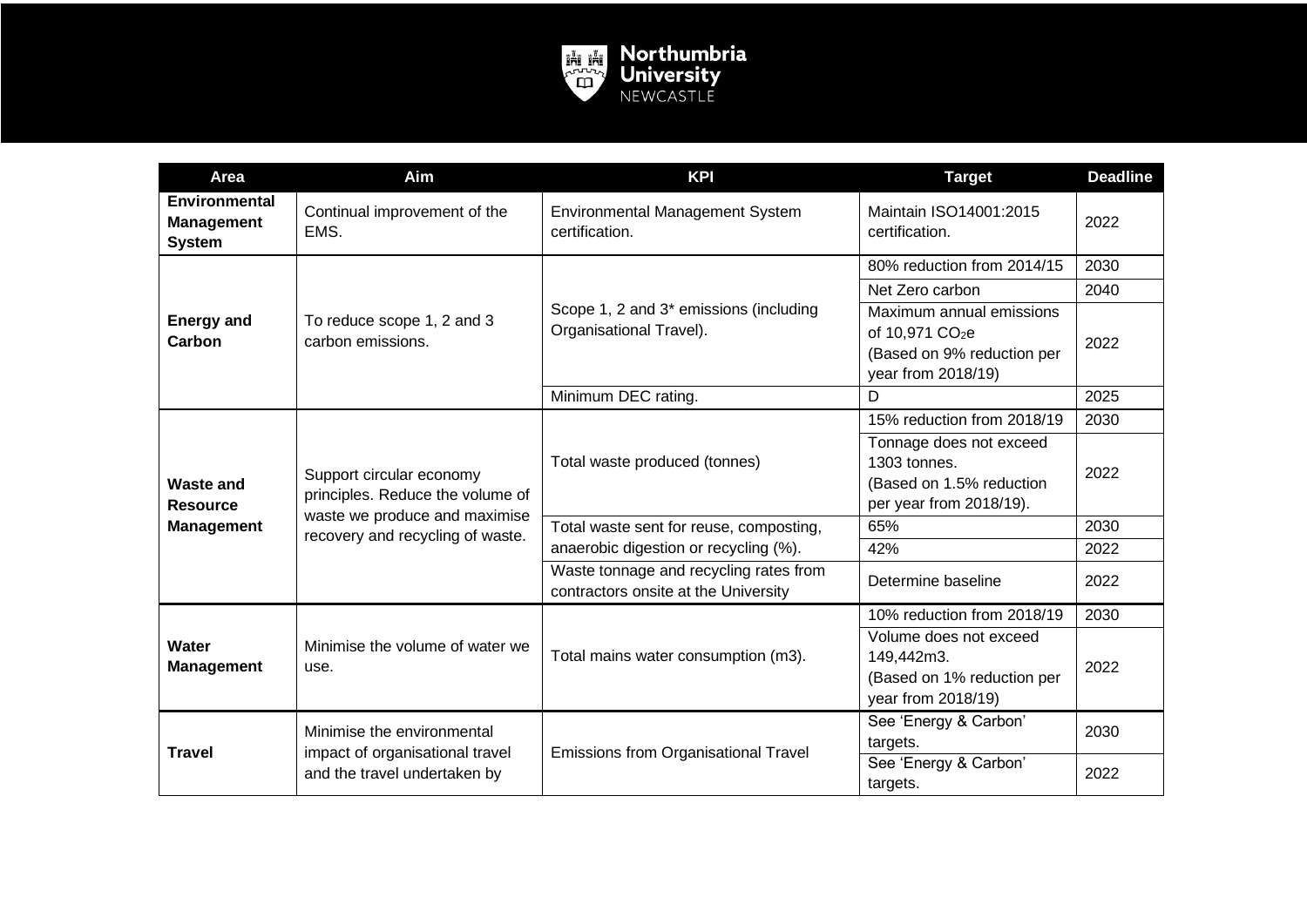

| <b>Area</b>                                 | Aim                                                                                       | <b>KPI</b>                                                                    | <b>Target</b>                                                                                                                                                         | <b>Deadline</b> |
|---------------------------------------------|-------------------------------------------------------------------------------------------|-------------------------------------------------------------------------------|-----------------------------------------------------------------------------------------------------------------------------------------------------------------------|-----------------|
|                                             | staff, students and visitors to and<br>from the University.                               | Single Occupancy vehicle rate for<br>commuter travel.                         | City Campus:<br>Staff 24%, Students 7%<br>Coach Lane Campus:<br>Staff 59%, Students 29%                                                                               | 2022            |
|                                             |                                                                                           | Emissions from commuter travel (average<br>CO <sub>2</sub> e per head).       | 30% reduction from 2019/20                                                                                                                                            | 2030            |
|                                             |                                                                                           | Emissions from commuter travel (average<br>$CO2e$ per head).                  | 6% reduction from 2019/20                                                                                                                                             | 2022            |
|                                             |                                                                                           | Emissions from student start and end of<br>term travel.                       | Improve methodology to<br>determine baseline                                                                                                                          | 2022            |
| <b>Biodiversity</b>                         | Protect and enhance biodiversity<br>across the University.                                | Metres of space considered medium or<br>high value for biodiversity $(m2)$ .  | 2% increase in moderate /<br>high value from 2017/18                                                                                                                  | 2022            |
|                                             |                                                                                           | Hedgehog Friendly Campus certification.                                       | <b>Maintain Silver</b>                                                                                                                                                | 2022            |
| <b>Procurement</b>                          | To minimise the negative, and<br>maximise the positive,                                   | Baseline emissions arising from<br>procurement activities.                    | Determine baseline                                                                                                                                                    | 2022            |
|                                             | environmental, economic and<br>social impacts of the goods and<br>services we buy.        | Actions within the Sustainable Food Policy.                                   | Complete actions for<br>2021/22.                                                                                                                                      | 2022            |
| <b>Sustainable</b><br><b>Buildings</b>      |                                                                                           | Average DEC rating                                                            | C                                                                                                                                                                     | 2022            |
|                                             | To minimise the environmental<br>impacts of our buildings - from<br>design to occupation. | SKA Rating of refurbishment projects.                                         | Complete SKA assessment<br>on one project to assess<br>feasibility (usability and cost<br>implications) of SKA as a<br>standard for future<br>refurbishment projects. | 2022            |
| <b>Emissions &amp;</b><br><b>Discharges</b> | Prevent pollution by minimising<br>local discharges to air, land and<br>water.            | Scope 1, 2 and 3 <sup>*</sup> emissions (including<br>Organisational Travel). | See 'Energy & Carbon'<br>targets.<br>See 'Energy & Carbon'                                                                                                            | 2030<br>2022    |
|                                             |                                                                                           |                                                                               | targets.                                                                                                                                                              |                 |